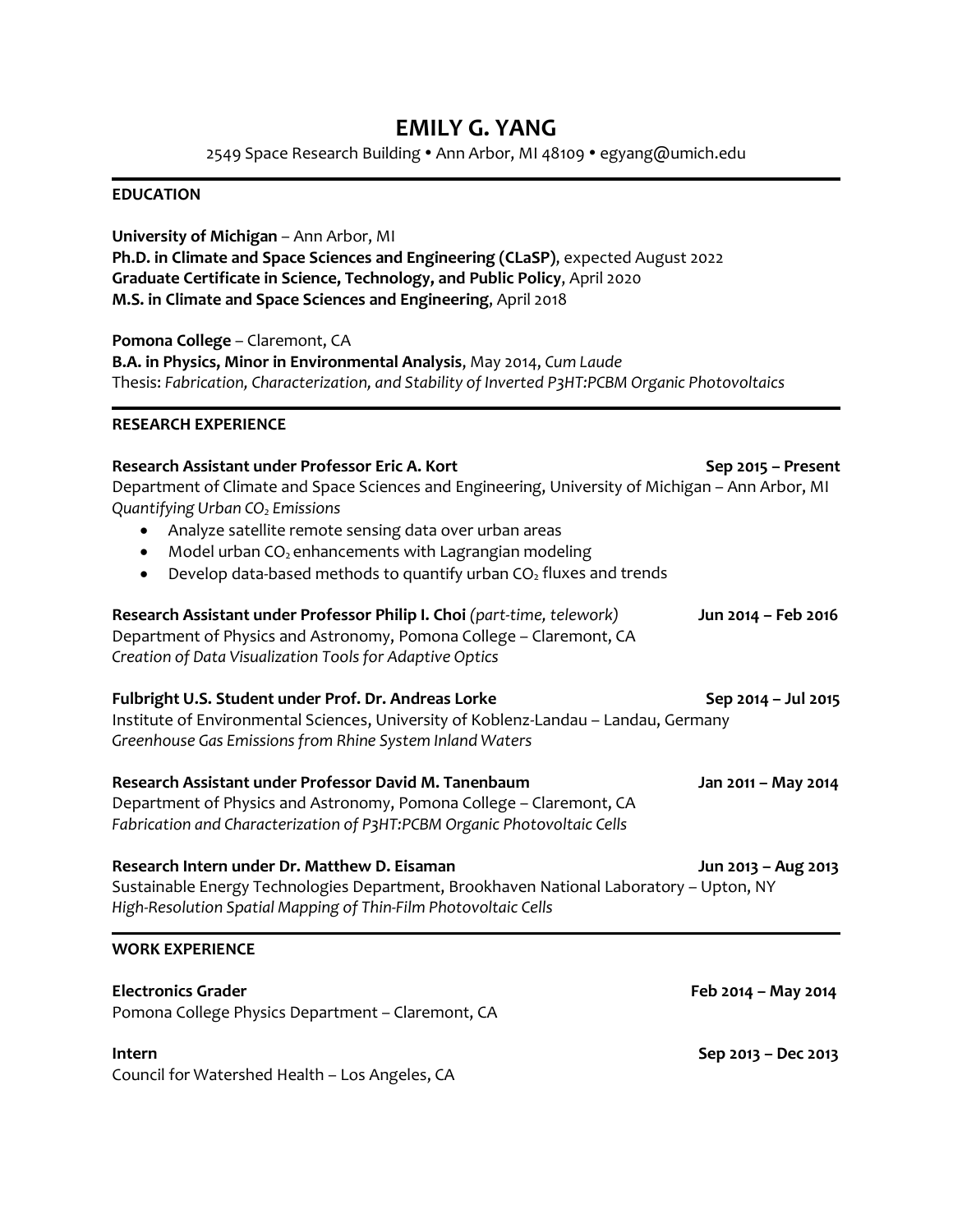| Pomona College Physics Department - Claremont, CA                                                                                                                                                        |                       |
|----------------------------------------------------------------------------------------------------------------------------------------------------------------------------------------------------------|-----------------------|
| PROFESSIONAL DEVELOPMENT                                                                                                                                                                                 |                       |
| UC Santa Cruz Climate Engagement Program<br>Leadership and communication training on climate change for engagement with diverse stakeholder<br>groups outside of academia - Mt. Hamilton, CA             | <b>Nov 2019</b>       |
| 4 <sup>th</sup> Integrated Carbon Observation System (ICOS) Summer School<br>Training on challenges in measurement and interpretation of greenhouse gas concentrations and<br>fluxes - Hyytiälä, Finland | May 2017 - Jun 2017   |
| <b>COMMUNITY ENGAGEMENT</b>                                                                                                                                                                              |                       |
| Member, Science Outreach Volunteer<br>Graduate Society of Women Engineers (GradSWE) - Ann Arbor, MI                                                                                                      | Sep 2016 - present    |
| <b>Student Participant/Volunteer</b><br>Washtenaw County Water Resources Commissioner's Office, Univ. of MI CLaSP- Ann Arbor, MI                                                                         | Jan 2021 - May 2021   |
| <b>Science Communication Fellow</b><br>University of Michigan Museum of Natural History - Ann Arbor, MI                                                                                                  | Sep 2019 - Dec 2019   |
| Member, UNFCCC 24th Conference of Parties (COP24) Delegate<br>Climate Blue - Ann Arbor, MI                                                                                                               | Sep 2018 - Aug 2019   |
| <b>Communications Coordinator</b><br>Michigan University-wide Sustainability and Environment Conference Committee - Ann Arbor, MI                                                                        | Jun 2017 - April 2019 |
| <b>Community Connections Assistant</b><br>COP21 Ground Control Team (now Climate Blue) - Ann Arbor, MI                                                                                                   | Nov 2015 - Jan 2016   |
| Co-founder<br>Awesome Ladies in Physics and Astronomy (ALPhA) - Claremont, CA                                                                                                                            | Nov 2013 - May 2014   |
| Intern<br>Asian American Resource Center (AARC) - Claremont, CA                                                                                                                                          | Sep 2012 - May 2014   |
| <b>Mentor</b><br>Asian American Mentor Program - Claremont, CA                                                                                                                                           | Aug 2011 - May 2012   |

**Physics 41 Tutor Mar 2012 – May 2012**

### **PUBLICATIONS**

**Yang, E. G.**, Kort, E. A., Wu, D., Lin, J. C., Oda, T., Ye, X., & Lauvaux, T. (2020). Using space-based observations and Lagrangian modeling to evaluate urban carbon dioxide emissions in the Middle East. *Journal of Geophysical Research: Atmospheres*, 125, e2019JD031922. https://doi.org/10.1029/2019JD031922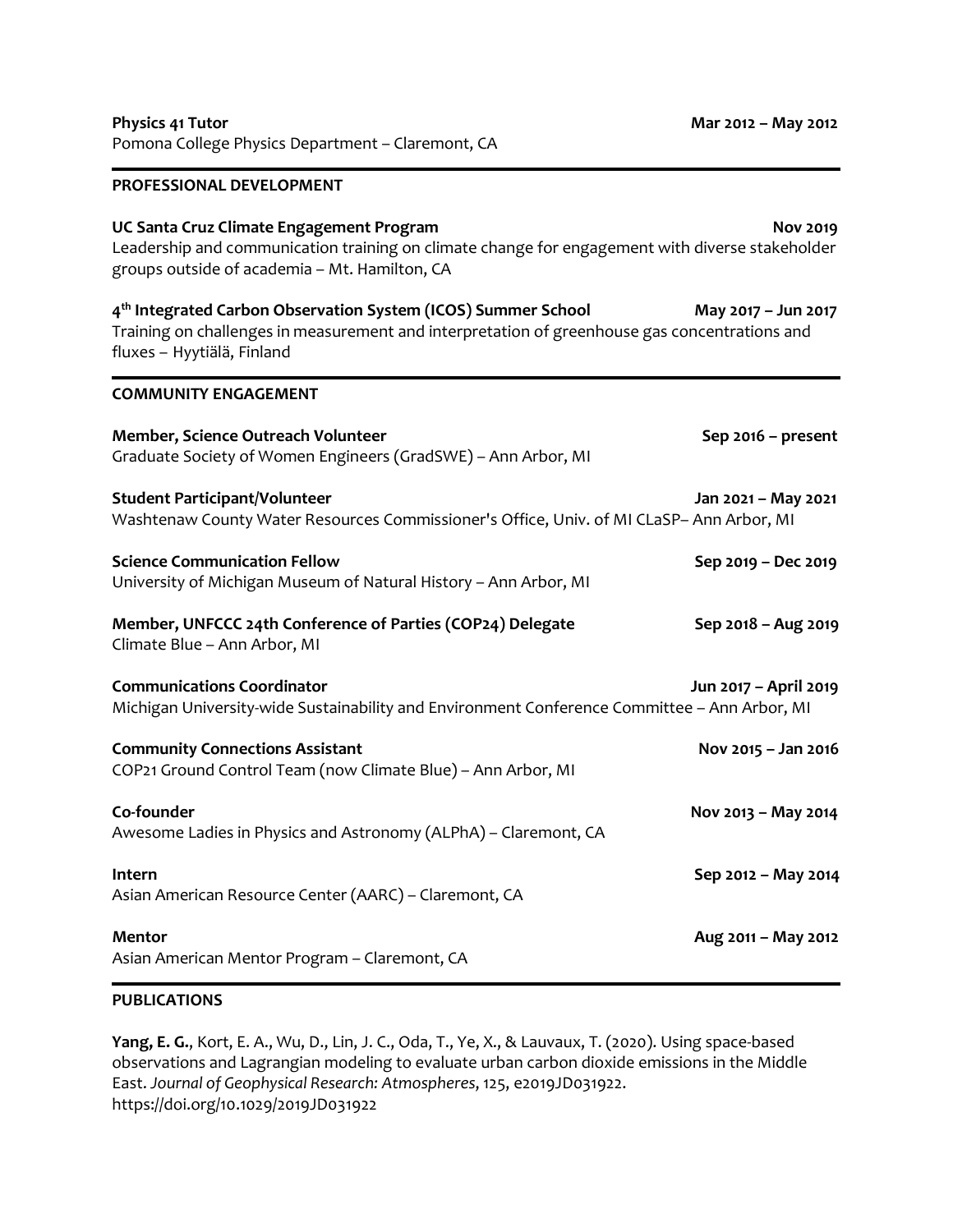Ye, X., Lauvaux, T., Kort, E. A., Oda, T., Feng, S., Lin, J. C., **Yang, E. G.**, & Wu, D. (2020). Constraining fossil fuel CO2 emissions from urban area using OCO-2 observations of total column CO2. *Journal of Geophysical Research: Atmospheres*, 125, e2019JD030528. https://doi.org/10.1029/2019JD030528

Wu, D., Lin, J. C., Oda, T., Ye, X., Lauvaux, T., **Yang, E. G.**, & Kort, E. A. (2018). A Lagrangian approach towards extracting signals of urban  $CO<sub>2</sub>$  emissions from satellite observations of atmospheric column CO2: X-Stochastic Time-Inverted Lagrangian Transport model ("X-STILT v1.1"). *Geoscientific Model Development Discussions*, 1-43. https://doi.org/10.5194/gmd-11-4843-2018

### **ORAL AND POSTER PRESENTATIONS**

**Toward Using Space-Based CO<sup>2</sup> and NO<sup>2</sup> Observations to Estimate Urban CO<sup>2</sup> Emissions** OCO-2/3 Science Team Meeting – virtual Poster presentation, October 2021

**Toward Using Space-Based CO<sup>2</sup> and NO<sup>2</sup> Observations to Estimate Urban CO<sup>2</sup> Emissions** OCO-2/3 Science Team Meeting Validation/Local Breakout – virtual Oral presentation, October 2021

**Toward Using Space-Based CO<sup>2</sup> and NO<sup>2</sup> Observations to Estimate Urban CO<sup>2</sup> Emissions** American Geophysical Union (AGU) Fall Meeting – virtual Oral presentation, December 2020

**Using OCO-2 and X-STILT to Constrain Urban CO<sup>2</sup> Emissions in the Middle East** OCO-2/3 Science Team Meeting – Cocoa Beach, FL Oral presentation, April 2019

### **Toward Using OCO-2 Observations and Lagrangian Modeling to Estimate Urban Carbon Dioxide Emissions in the Middle East**

Michigan University-wide Sustainability and Environment (MUSE) Conference – Ann Arbor, MI Poster presentation, February 2019

## **Toward Using OCO-2 Observations and Lagrangian Modeling to Estimate Urban Carbon Dioxide Emissions in the Middle East**

American Geophysical Union (AGU) Fall Meeting – Washington, DC Poster presentation, December 2018

### **Toward Using OCO-2 Observations and Lagrangian Modeling to Estimate Urban Carbon Dioxide Emissions in the Middle East**

Urban Environment and Social Inclusion Index Launch Reception – Katowice, Poland Poster presentation, December 2018

### **Using OCO-2 Observations and Lagrangian Modeling to Constrain Urban Carbon Dioxide Emissions in the Middle East**

Michigan University-wide Sustainability and Environment (MUSE) Conference – Ann Arbor, MI Poster presentation, February 2018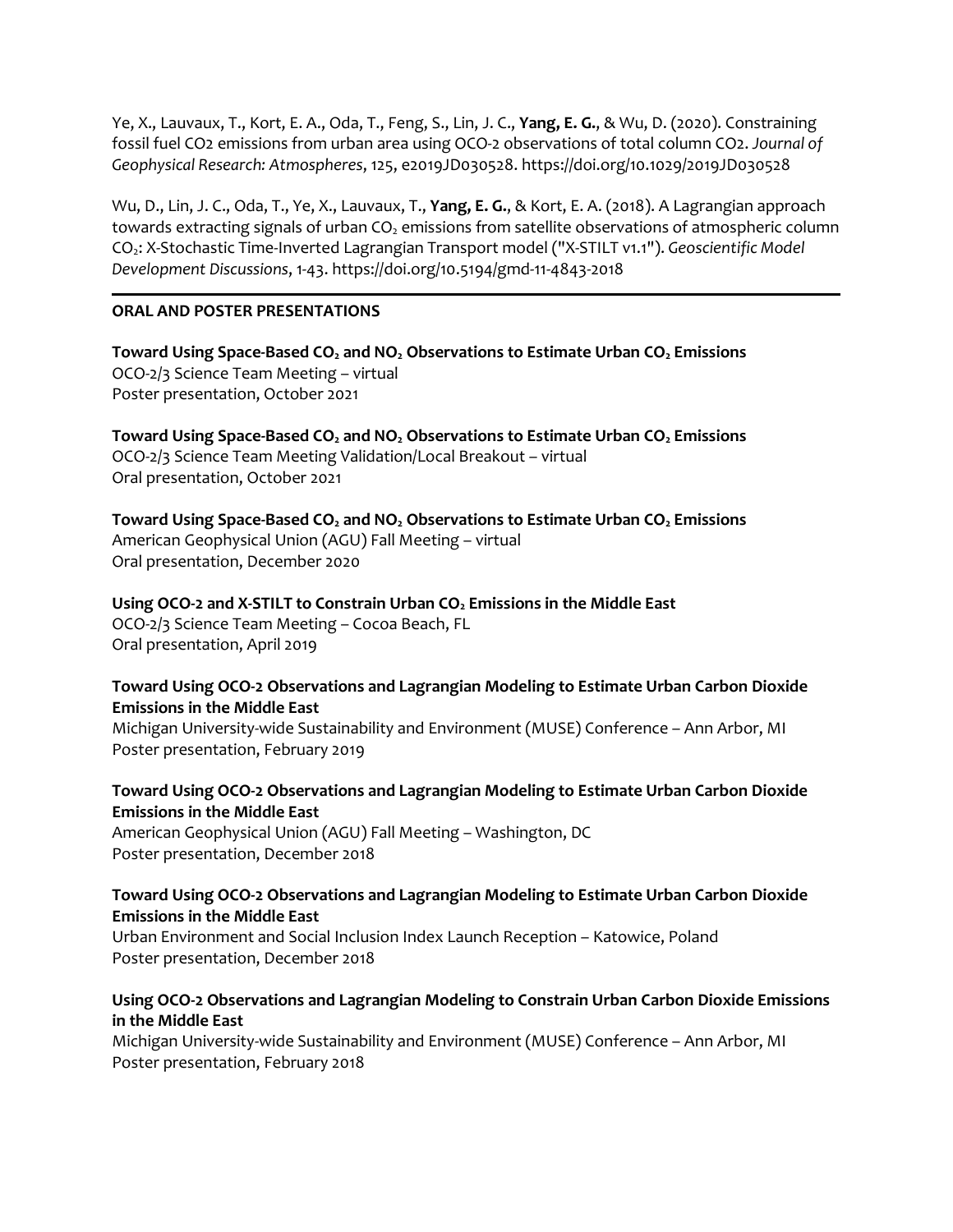### **Using OCO-2 Observations and Lagrangian Modeling to Constrain Urban Carbon Dioxide Emissions in the Middle East**

American Geophysical Union (AGU) Fall Meeting – New Orleans, LA Poster presentation, December 2017

# **Using Space-Based Observations to Quantify Urban Carbon Dioxide Emissions**

Michigan University-wide Sustainability and Environment (MUSE) Conference – Ann Arbor, MI Poster presentation, February 2017

### **Fabrication, Characterization, and Stability of Inverted P3HT:PCBM Organic Photovoltaics**

Pomona College Physics Department Senior Thesis Presentations – Claremont, CA Oral presentation, April 2014

### **High-Resolution Spatial Mapping of Thin-Film Photovoltaic Cells**

Conference for Undergraduate Women in Physics (UC Berkeley) – Berkeley, CA Oral and poster presentation, January 2014

### **High-Resolution Spatial Mapping of Thin-Film Photovoltaic Cells**

Pomona College Physics Department Colloquium – Claremont, CA Oral presentation, September 2013

### **High-Resolution Spatial Mapping of Thin-Film Photovoltaic Cells**

Pomona College Summer Undergraduate Research Program Conference – Claremont, CA Poster presentation, September 2013

### **High-Resolution Spatial Mapping of Thin-Film Photovoltaic Cells**

Brookhaven National Laboratory Summer Symposium – Upton, NY Oral and poster presentation, August 2013

### **Inverted P3HT:PCBM Organic Photovoltaic Cells**

Pomona College Summer Undergraduate Research Program Conference – Claremont, CA Poster presentation, September 2012

#### **The Fabrication and Characterization of P3HT:PCBM Organic Photovoltaic Cells**

Pomona College Summer Undergraduate Research Program Conference – Claremont, CA Poster presentation, September 2011

### **AWARDS AND HONORS**

- Delegate in the University of Michigan Delegation to the  $24<sup>th</sup>$  Conference of Parties (2018)
- University Corporation for Atmospheric Research Capitol Hill Essay Contest winner (2018)
- National Science Foundation Graduate Research Fellowship (2017)
- Sigma Xi nomination (2014, 2017)
- Rackham Merit Fellowship (2016)
- Fulbright Study/Research Grant (2014)
- Distinction in Senior Exercise (2014)
- Richard P. Edmunds Physics Prize (2014)